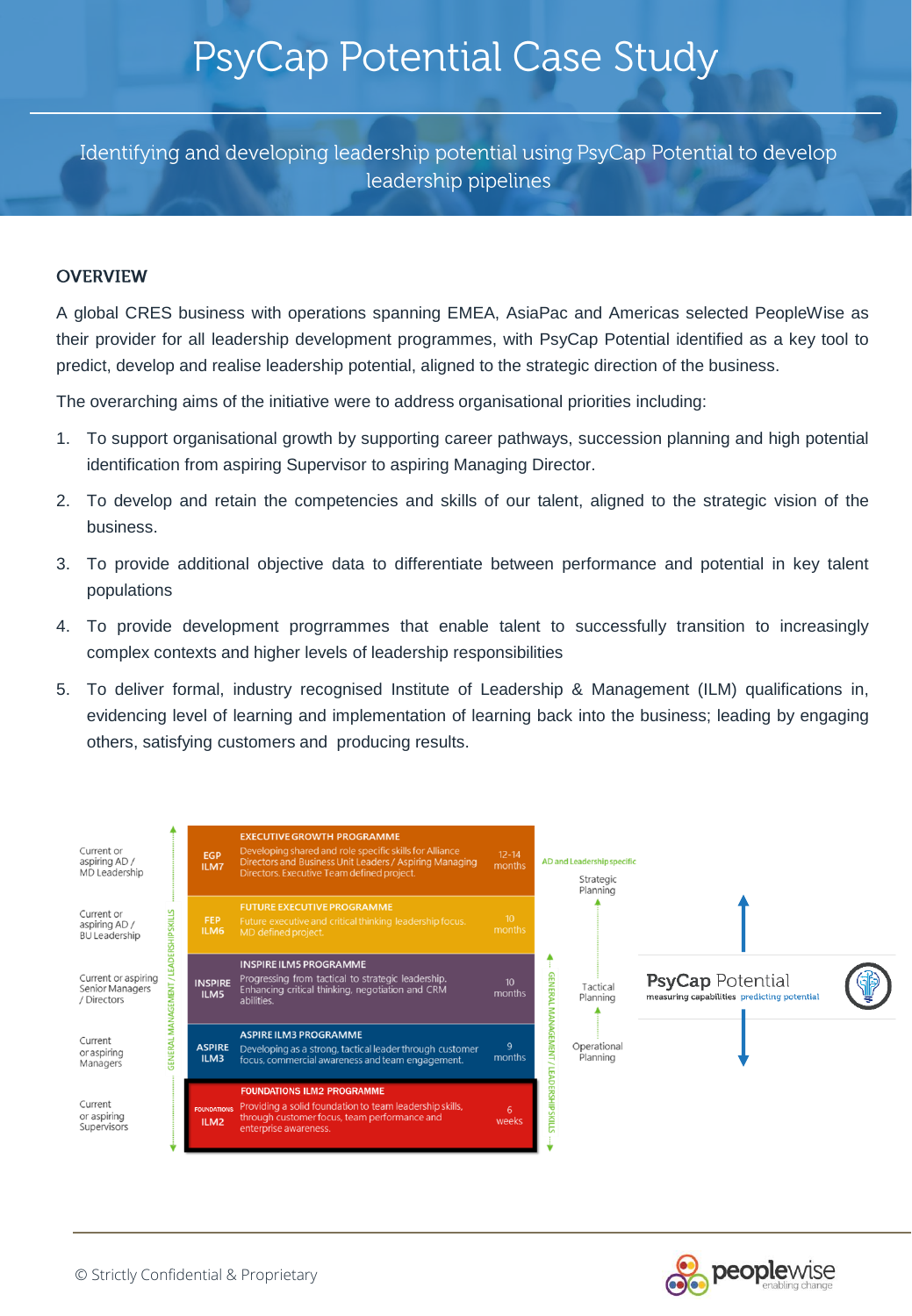Identifying and developing leadership potential using PsyCap Potential to develop leadership pipelines

#### **WHY US?**

PeopleWise, and the tool PsyCap Potential was used to support selection and development on all LDPs designed to support the transition from tactical to strategic leadership, i.e., aligned ILM levels  $5 - 7$ .

The PsyCap Potential psychometric tool was used as part of the entry assessment process, as well as being variously incorporated into each of the development programmes to maximise return on development investment (RODI) by providing :



- 1. Insight into a learner's stretch potential and readiness to operate at the next level of leadership to inform programme selection decisions
- 2. Pre-programme 1-1 development report and feedback from an accredited PsyCap Potential HR/Talent lead, regardless of selection success, to inform Personal Development Plans (PDPs)
- 3. On programme exploration of critical PsyCap Potential capabilities via coaching, case studies, tools, techniques, experiential learning & observational feedback against critical leadership transition points
- 4. Pre, during and post programme ROI and tracking analytics, including analysis of psychological capabilities against 360 behavioural ratings and other performance metrics such as learner engagement, evidence of learning agility, ILM assignment scores, performance on group business challenges, as well as tracking longitudinal data over time including promotions, performance ratings, and other relevant KPIs.
- 5. Ongoing talent insight for HR/ Talent & Business Leaders into individual and aggregate development needs and organisational talent bench strength to inform

#### **WHAT WE FOUND**

Through our approach we were able to make a series of recommendations including:

- ✓ Capability strengths and risks in key talent populations to inform development programme approach, content & methodologies
- ✓ Identification of where the internal talent pipeline strengths and gaps, against external market benchmarks
- ✓ Identification and tracking of high potential talent to inform talent mobility including promotions and lateral moves to realise talent and business potential

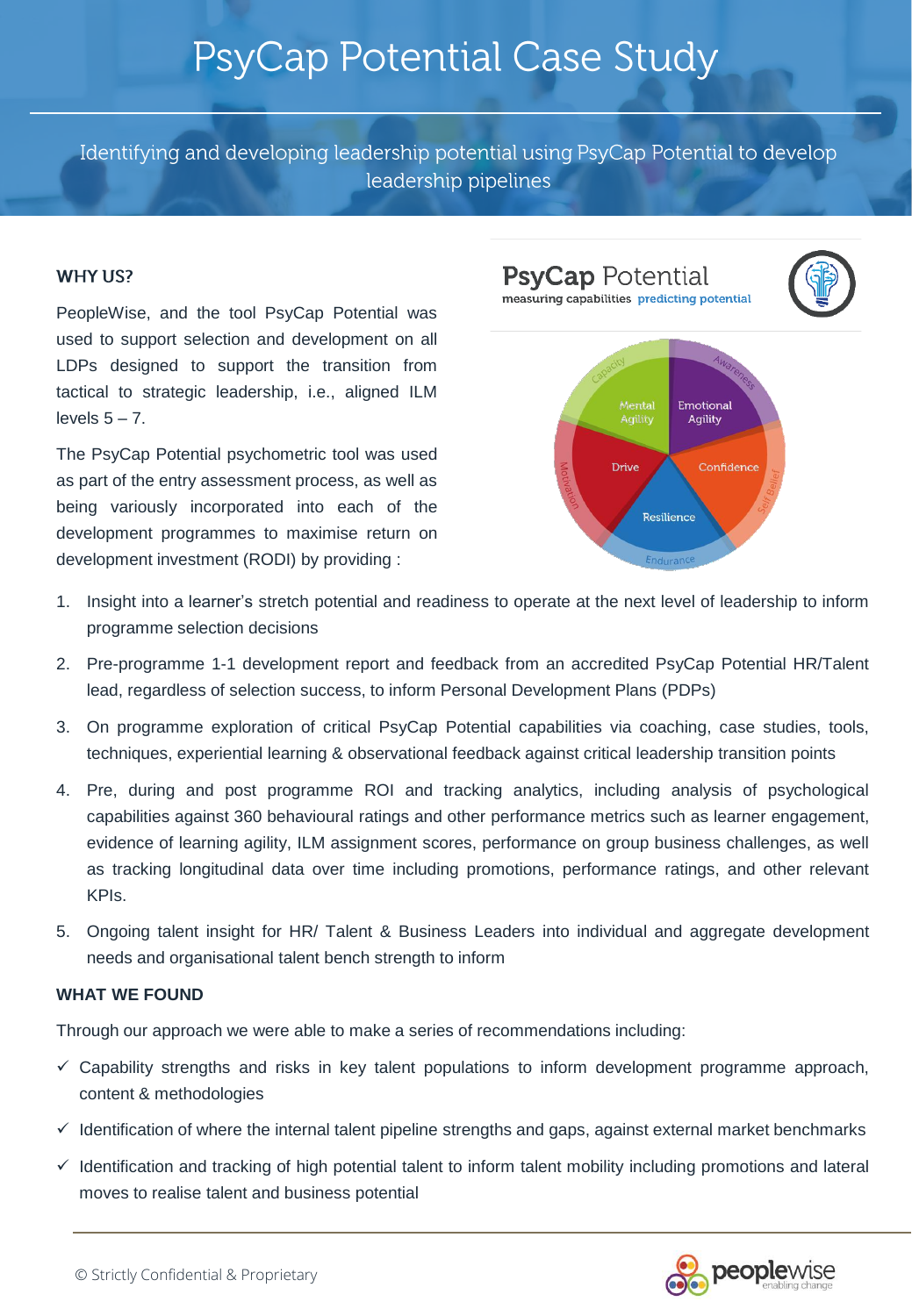Identifying and developing leadership potential using PsyCap Potential to develop leadership pipelines

### **LEARNER FEEDBACK & INSIGHTS**

Overall, I believe this to have been one of the most beneficial, engaging and informative learning experiences I have ever had the opportunity to participate in. The tools and methods, supported by the underpinning PsyCap Potential framework have definitely helped me to broaden my skills and take a different, more strategic approach to management and leadership.

I now have the gravitas and presence to manage and lead with confidence and authenticity!

Over the course of the program PsyCap Potential confirmed self-perceptions I had about myself and highlighted new ones too.

I've extended PsyCap Potential to my senior management team to help support their personal growth and development plans, and to strengthen the talent pipeline I need to support my business unit growth plans. This has yielded some positive and constructive conversations with certain individuals but also highlighted some unseen talent potential I have that I need to engage and stretch.

This programme has allowed me to re-align my mindset towards what is required of me as a leader of the business – and a future leader of the enterprise.

I have enjoyed working on my 'confidence' within the psychometric assessment. For most of my adult life I have suffered from self-doubt about my own ability to succeed, despite a successful career within the business and academic achievement outside of work. Completing this exercise has been largely beneficial as I knew this was a problem but had never given it any thought and assumed this is the way it is. I have extracted the 'confidence' section from my PsyCap and identified the growth areas and desired future state.

The psychometric assessment was completed in tandem with the '360 feedback' – a questionnaire issued to my team and line manager for feedback. Considering the low levels of 'self regard' and 'self efficacy' it is unsurprising that I scored myself lower in almost all instances across the criteria within the four strategic pillars of CBRE – reviewing and reflecting on this is a powerful exercise and gives me more to be curious about when considering my own levels of self-doubt.

Whilst I am on a journey with improving my 'self regard' and 'self efficacy' and there is no quick answer to improving these overnight, I am enjoying the benefits of joined up thinking and now consciously aware that there is plenty of evidence to suppress the voice in the back of my head and ensure I am demonstrating the behaviours that are fitting to that of a leader within my position.

My PsyCap Potential report has given me more awareness of which area I will benefit from developing, and these key areas is top priority for me today.

A key finding in my PsyCap was, that I don´t always ensure sufficient time for reflection before executing. Even when responding to the PsyCap Survey, I used only 45% of the time. The outcome indicates, that I have a tendency of jumping to conclusions and execute without considering alternative options or unlock the full picture.

Even though I have had some awareness of this, the PsyCap Potential process has been very helpful and supported developing my Leadership Skills by helping me get a more detailed understanding of my reactions and habitual behaviours. Over the past 6 month I am trying to build on this awareness implementing more time for reflection, considering all aspects of a challenge, seek more information from other parties etc. before jumping to execution and implementation mode. This has already been obvious to my team and my family.

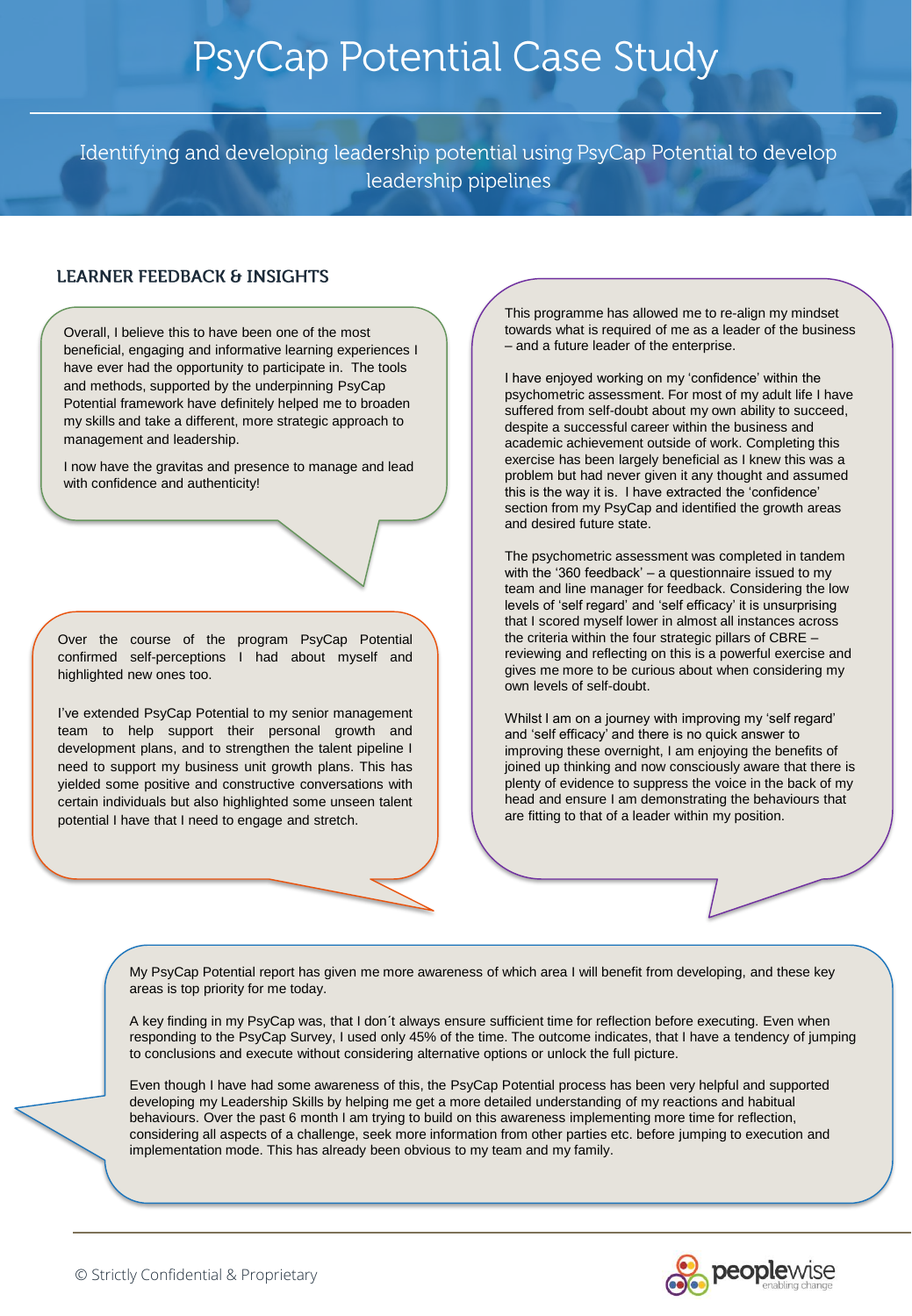Identifying and developing leadership potential using PsyCap Potential to develop leadership pipelines

### **LEARNER FEEDBACK & INSIGHTS**

Using the PsyCap Potential tool in combination with the leadership development programme has enabled us as individuals and as a cohort to:

- 1. Be curious and challenge our mindset and habits
- 2. Challenging our assumptions and broaden strategic thinking
- 3. Be more open to giving and receiving feedback and exploring different possibilities

The programme has had a profound effect on my thinking regarding leadership and management.

The programme has reinforced and cemented my inner belief that I had strong leadership and management capabilities such as mental agility, resilience and influencing style but they needed to be refined. I needed to understand the make-up of these attributes and focus my energy on the weaker elements to ensure I utilise the full capabilities of these strength.

Through PsyCap Potential and the supporting programme material, my own thinking has been significantly impacted with new information but equally, if not more importantly, its adjusted what I thought I knew. My perception of the world and the people I operated within it was built around assumptions. These assumptions have been challenged and I have a new perspective. Understanding oneself and the breakdown of skills such as influencing, mental agility, empathy and resilience really allows you to also understand the skills of others. It lets you understand you own make-up but equally importantly deconstruct others and work out where you can bridge it.

Over the course of the program PsyCap Potential confirmed self-perceptions I had about myself and highlighted new ones too.

I've extended PsyCap Potential to my senior management team to help support their personal growth and development plans, and to strengthen the talent pipeline I need to support my business unit growth plans. This has yielded some positive and constructive conversations with certain individuals but also highlighted some unseen talent potential I have that I need to engage and stretch.

> When I reflected on the PsyCap Potential I saw a (extremely) high score on "positive and optimistic".

Scoring a full 10 is potentially a risk. Thinking about that, I realised that by being so optimistic, I never make a plan B, because I will tend to believe that all comes right at the end. But having a plan B is a wise and much better strategy so from now on, I keep telling myself: is your optimistic view reasonable or is there a chance that your plan will not work, and do you have a plan B?

I learned a lot about me my talents, my abilities and my work ethic. PsyCap Potential provided a tool to help recognize and adapt certain behaviours. It has allowed me to make changes that will help me become a better leader, while staying true to myself and my values.

The PsyCap Potential Report provided a really useful measure of where I am in relation to executives operating in a business environment, this further provided me with a helpful benchmark of my strengths and development areas in key measurement criteria. I actually found some of the results a little uncomfortable, however, what the report did provide, was a number of recommendations that will help me enhance and strengthen my ability in these areas as well as how to build more on my current strengths and use them further to my advantage. The 1-2-1 coaching sessions were a great help too in this particular area as they further built on the context of interpretation and provided clarity on expectation against some of the PsyCap results.

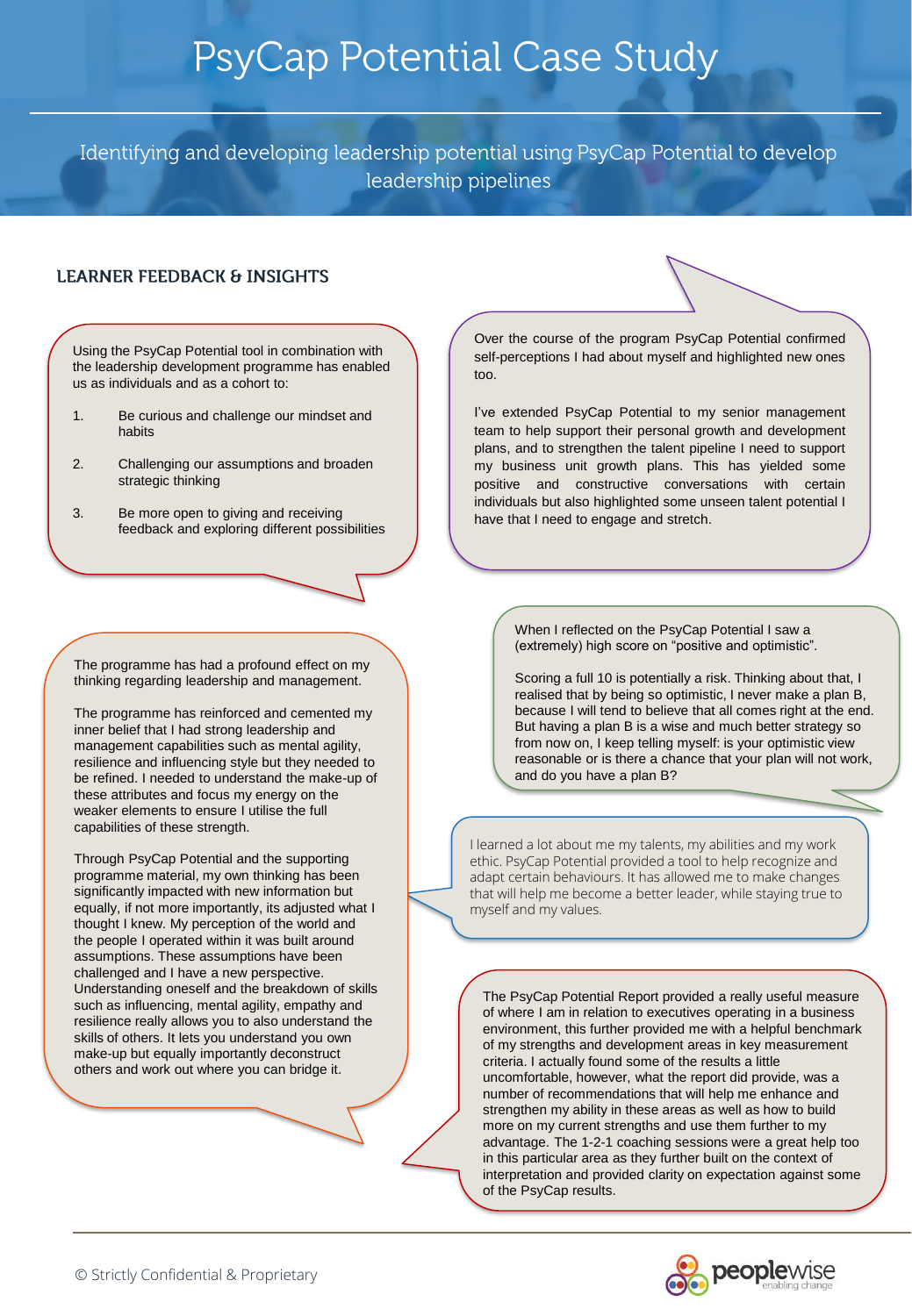Identifying and developing leadership potential using PsyCap Potential to develop leadership pipelines

#### **TALENT ANALYTICS**

Across hundreds of learners we tracked a range of metrics that inform RODI and provide insight into the predictive and developmental power of PsyCap Potential, and other metrics, to continuously improve future talent investment and selection decisions.

- PsyCap Potential Results
- Learner Readiness Assessment Centre
- Leadership360
- Module, Coaching & Co-lab Insights
- ILM Assignment Scores & Insights
- Overall Programme Performance Rating
- Overall Potential Rating
- Group Challenge Presentation Insights

|                                                                                                                                                                                                                                                                                                                  |                              | $\overline{\phantom{a}}$<br>Programme Launch: 9th October 2018 |                     |                                 |                 |                      |                             |                   |                        |                          |                               |                         |                  | Programme Launch: |                         |  |
|------------------------------------------------------------------------------------------------------------------------------------------------------------------------------------------------------------------------------------------------------------------------------------------------------------------|------------------------------|----------------------------------------------------------------|---------------------|---------------------------------|-----------------|----------------------|-----------------------------|-------------------|------------------------|--------------------------|-------------------------------|-------------------------|------------------|-------------------|-------------------------|--|
| W<br>K)<br>ЦY:<br>Psychological Created des<br><b>Inharitant Opabilities</b><br>360 Feedback<br>Gustina<br>Wry Hph Risk<br>AVG scores ≤ 2.85<br>脚<br><b>Sept</b><br>100/10<br>Corport<br>AVG scores a4.25<br><b>Indianaport</b><br>lar<br><b>Ibio Cavatoriet</b><br>Wytar Rob<br><b>None</b><br>Programma Cohart | Metacatfo<br>å               | ð<br>ś                                                         | š<br>١              | Ě<br>of Patrick<br>ļ            | Schwal<br>n     | j<br>č<br>ť          | j<br>g<br>7<br>ý            | ā<br>g<br>ō       | (Parvinder) Dhina<br>ļ | Ě<br>ś<br>d              | ţ<br>ed internet              | Į<br>þ<br>ð             | å<br>Į           | CHANGES OF        | J<br>ī                  |  |
| DEVELOPMENT INSIGHTS (PRE PROGRAMME)                                                                                                                                                                                                                                                                             | FEP C1                       | FEP_01                                                         | FEP C1              | FEP 01                          | FEP C1          | FEP_01               | FEP_01                      | FEP_01            | FEP_01                 | FEP_01                   | FEP_01                        | FEP_01                  | FEP 01           | FEP_02            | $FP_2@$                 |  |
|                                                                                                                                                                                                                                                                                                                  |                              |                                                                |                     |                                 |                 |                      |                             |                   |                        |                          |                               |                         |                  |                   |                         |  |
| <b>MENTAL AGILITY</b>                                                                                                                                                                                                                                                                                            | FtL<br>$\mathbf{R}$<br>ī     | ×<br>×                                                         | $\mathbf{0}$        | n<br>ţ.                         | n<br>ī          | W.<br>¢,             | $\boldsymbol{v}$<br>Ŧ       | В<br>f,           | $\mathbf{R}$<br>٠      | ø<br>и                   | ø<br>ł.                       | g.<br>Ŧ                 | B.<br>J.         | $\mathbf{u}$      | R<br>Ŧ                  |  |
| [10] والسودة<br>$Cl_4$ (Hi)                                                                                                                                                                                                                                                                                      | 1Iİ<br>11j<br>f.             | ı                                                              | s<br>×              | Ï                               | 41              | ł                    | J.                          | ×                 | ı                      | J                        | I.                            | f                       | ×                | ٠<br>,            | J.                      |  |
| Na325 [80]<br><b>EMOTIONAL AGILITY</b>                                                                                                                                                                                                                                                                           | ,<br>11j<br>FIL.<br>Ħ        | ٠<br>$\boldsymbol{n}$                                          | $\blacksquare$<br>Ĥ | ł<br>n                          | r<br>ö          | š,<br>$\mathfrak{m}$ | f,<br>$\mathbf{u}$          | ,<br>$\mathbf{u}$ | ,<br>n                 | f,<br>n                  | ı<br>n                        | J.<br>n                 | ł<br>n           | t<br>R.           | ٠<br>¢                  |  |
| haight [Cit]                                                                                                                                                                                                                                                                                                     | ١ij<br>ť                     | Ţ                                                              | s                   | ī                               | ł               | ţ                    | Ŧ                           | x                 | Ŧ                      | ٠                        | ī                             | ī                       | ٠                | ï                 | ī                       |  |
| إفكار مشاويلة                                                                                                                                                                                                                                                                                                    | 11<br>š<br>١Ú<br>۱           | ı,<br>ı                                                        | f<br>ł              | Ž<br>11                         | š<br>Ï          | f<br>ţ               | 1<br>ł,                     | ,<br>f            | f<br>f                 | f,<br>f,                 | ı<br>ï                        | f<br>ł                  | t.<br>ł,         | f<br>š            | 4<br>f,                 |  |
| إفكارة شمامة<br>CONFIDENCE                                                                                                                                                                                                                                                                                       | FEL.<br>Ħ                    | M                                                              | и                   | R                               | n               | n                    | ø                           | ø                 | R                      | ø                        | Ħ                             | R                       | N                | n                 | H                       |  |
| Siffront(C)                                                                                                                                                                                                                                                                                                      | 11j<br>f.<br>f,              | 1<br>I,                                                        | ţ<br>ţ.             | ı<br>ţ.                         | ï<br>Ï          | ï<br>ţ               | ł.<br>1                     | Ŧ<br>ł,           | ī<br>ı                 | ı<br>ı                   | ı<br>ï                        | ţ<br>Ò                  | t.<br>f,         | ٠<br>ı            | Ŧ<br>f,                 |  |
| SHERRough!<br> } سىلا                                                                                                                                                                                                                                                                                            | 帅<br>f.<br>4Ĥ                | ø                                                              | š.                  | ı                               | ¢               | ţ                    | f.                          | f,                | f.                     | f.                       | ı                             | f.                      | ٠                | f.                | f.                      |  |
| <b>RESILIENCE</b>                                                                                                                                                                                                                                                                                                | FIL.<br>Ħ                    | ø                                                              | n                   | N                               | n               | ø                    | π                           | n                 | n                      | n                        | N                             | n                       | ű                | N                 | ø                       |  |
| Processor R<br>Program R                                                                                                                                                                                                                                                                                         | 11j<br>٠<br>1Iİ<br>٠         | <b>g</b><br>×                                                  | ,<br>۶              | ž<br>ź                          | ź<br>ı          | ¢,<br>¢              | s,<br>×                     | п<br>f,           | 4<br>f,                | п<br>ı                   | ,<br>ı.                       | f.<br>J.                | ×<br>٠           | f.<br>f,          | ł.<br>f.                |  |
| SHCubal(R)                                                                                                                                                                                                                                                                                                       | 7<br>4Ĥ                      | J.                                                             | f,                  | Ï                               | 2               | f,                   | f,                          | ,                 | ű                      | f.                       | ï                             | ÷                       | s                | f,                | f.                      |  |
| DRIVE<br>Paryase [1]                                                                                                                                                                                                                                                                                             | rn.<br>n<br>1ij<br>1         | R<br>ł                                                         | ģ.<br>٢             | 'n<br>7                         | я<br>ı          | <b>a</b><br>ī        | $\overline{n}$<br>$\lambda$ | $\boldsymbol{n}$  | 1                      | n<br>,                   | Ħ<br>1                        | n<br>f                  | n<br>ı           | ĸ<br>Ï            | M<br>ł,                 |  |
| diment from [1]                                                                                                                                                                                                                                                                                                  | 11İ<br>ť                     | ï                                                              | ţ                   | 11                              | ş               | ţ                    | 1                           | ٠                 | 1                      | f,                       | î                             | f                       | \$               | ţ                 | f                       |  |
| Via Di<br>N Desirability                                                                                                                                                                                                                                                                                         | ۱Ú<br>Ž<br>$\frac{a_n}{b}$   | ı<br>t                                                         | ś                   | 11<br>ï                         | ś<br>ý          | ś<br>ï               | ţ,<br>ł                     | f,<br>ı           | 1<br>Ï                 | ţ,<br>ï                  | ł<br>4                        | ł<br>ı                  | f,<br>ı          | ś<br>ï            | ł<br>ı                  |  |
| ecutives Programme (FEP)<br><b>Business Sinulation</b>                                                                                                                                                                                                                                                           |                              |                                                                |                     |                                 |                 |                      |                             |                   |                        |                          |                               |                         |                  |                   |                         |  |
| * FIRST                                                                                                                                                                                                                                                                                                          | 冨<br>t.n                     | 121                                                            | 1.33                | 1.22                            | 1.51            | LП                   | 1.33                        | 1.31              | 1.33                   | 1.21                     | zм                            | t.m                     | 1.71             | t.B               | $\overline{\mathbf{m}}$ |  |
| San Britis [C]                                                                                                                                                                                                                                                                                                   | $\overline{u}$               | 1.9<br><b>M</b>                                                | 19                  | 19<br>19                        | 18              | 18                   | 13<br>19                    | ш                 | 15                     | 121                      | $\overline{u}$                | $\overline{u}$          | 29               | 25                | m                       |  |
| $\frac{1}{2}$                                                                                                                                                                                                                                                                                                    | œ<br>18                      | 1.13                                                           | tи<br>w             | 10                              | 19<br>m         | 19<br>10             | 13                          | 131<br>ŧШ         | ш<br>Ш                 | 151<br>Ш                 | 1.11<br>Ш                     | ш<br>1/3                | 19<br>ZM.        | ш<br>żΗ           | t.<br>w                 |  |
| Sunt<br>1981<br><b>TECLLENCE</b>                                                                                                                                                                                                                                                                                 | <b>CHI</b>                   | 1.0                                                            | 1.0                 | 1.11                            | 0.32            | 1.17                 | 1.11                        | t.m               | 1.51                   | $1.9^{\circ}$            | 1.0                           | 1.17                    | 1.47             | 1.11              | 1.9                     |  |
|                                                                                                                                                                                                                                                                                                                  | <b>GI</b><br>18              | Ш<br>135                                                       | $\mathbf{u}$<br>18  | Ш<br>tn.                        | œ<br>œ          | $\mathbf{u}$<br>13   | 13<br>$\mathbf{u}$          | а<br>$\mathbf{u}$ | $\mathbf{u}$<br>18     | $\mathbf{u}$<br>$\alpha$ | 151<br>Ш                      | <b>M</b><br>M.          | ш<br>18          | Ш<br>15           | 15<br>Ш                 |  |
| ing<br>19                                                                                                                                                                                                                                                                                                        | <b>CHI</b>                   | 1.8                                                            | 1.00                | 1.8                             | 1.II            | 1.II                 | <b>LII</b>                  | 1.75              | 1.51                   | 1.8                      | 1.51                          | 1.15                    | 1.75             | 1.75              | <b>LII</b>              |  |
|                                                                                                                                                                                                                                                                                                                  | œ                            | 1.31                                                           | ÅШ                  | ш                               | ш               | Ш                    | m                           | 15                | 13                     | $\overline{\mathbf{u}}$  | 151                           | $\overline{\mathbf{a}}$ | 皿                | 29                | Ш                       |  |
|                                                                                                                                                                                                                                                                                                                  | 19                           | Ш                                                              | Ш                   | 19                              | Ш               | Ш                    | ш                           | Ш                 | 15                     | 15                       | 151                           | Ш                       | 25               | Ш                 | Ш                       |  |
| 罰                                                                                                                                                                                                                                                                                                                | LB.<br>15                    | <b>LII</b><br>1.01                                             | 1.8<br>皿            | 1.75<br>$\overline{\mathbf{z}}$ | <b>CHI</b><br>Œ | 1.75<br>13           | 1.25<br>m                   | 1.31<br>15        | 1.8<br>Ш               | 1.8<br>m                 | LH<br>$\overline{\mathbf{u}}$ | 1.11<br><b>M</b>        | <b>LII</b><br>29 | 1.75<br>2SI       | Ш<br>m                  |  |
|                                                                                                                                                                                                                                                                                                                  | $\mathbf{u}$                 | Ш                                                              | Ш                   | Ш                               | œ               | œ                    | ш                           | ш                 | $\mathbf{u}$           | ш                        | Ш                             | Ш                       | Œ                | ш                 | Ш                       |  |
|                                                                                                                                                                                                                                                                                                                  | $\mathbf{u}$                 | IJ                                                             | $\mathbf{u}$        | îШ                              | œ               | $\mathbf{u}$         | œ                           | tШ                | Ш                      | $\mathbf{u}$             | Ш                             | IJ                      | Ш                | ш                 | $\mathbf{u}$            |  |
| Sunt<br>1981                                                                                                                                                                                                                                                                                                     | t.si                         | $\overline{a}$                                                 | $\overline{a}$      | 1.31                            | $_{\alpha}$     | $\mathbf{a}$         | $\overline{a}$              | t.u               | 1.51                   | t.II                     | 4.41                          | $\alpha$                | 1.11             | $\mathbf{a}$      | <b>J.H</b>              |  |
|                                                                                                                                                                                                                                                                                                                  | $\mathbf{u}$                 | ω                                                              | œ                   | 13                              | œ               | œ                    | G)                          | $\overline{1}$    | ш                      | $\mathbf{u}$             | <b>GIL</b>                    | ω,                      | Œ                | α                 | $\mathbf{u}$            |  |
|                                                                                                                                                                                                                                                                                                                  | $\mathbf{u}$<br>$\mathbf{u}$ | 641<br>GH.                                                     | œ<br>1.N            | Œ<br>ΣH                         | œ<br>Œ          | $\alpha$<br>13       | $^{a}$<br>$\mathbf{u}$      | <b>GI</b><br>13   | Ш<br>13                | 421<br>1.31              | 4.41<br>1.31                  | <b>CH</b><br><b>CH</b>  | Œ<br>1N          | G<br>$\mathbf{u}$ | 171<br>Ш                |  |
|                                                                                                                                                                                                                                                                                                                  | Ġ.                           | 641                                                            | $\overline{a}$      | $\overline{a}$                  | cα              | ¢π                   | t.II                        | $^{1.21}$         | 1.11                   | 6.41                     | 4.41                          | 6.01                    | J.Ш              | $\overline{a}$    | $\overline{a}$          |  |
|                                                                                                                                                                                                                                                                                                                  |                              | ωı                                                             | œ                   | ά                               | $\overline{a}$  | $^{a}$               | $\mathbf{u}$                | $\overline{a}$    | ш                      | $\mathbf{u}$             | ω                             | ω                       | ăШ               | $\alpha$          | Ш                       |  |
|                                                                                                                                                                                                                                                                                                                  |                              | ω                                                              | ΩH<br>$\mathbf{u}$  | <b>G</b><br>œ                   | œ<br>œ          | <b>CI</b><br>œ       | $^{a}$<br>$\alpha$          | ш<br><b>GI</b>    | 14<br>M                | $\mathbf{u}$<br>631      | 1.31<br>631                   | u.<br>Ġ.                | 18<br>îЯ         | œ<br>ά            | 18<br>ŧΠ                |  |
|                                                                                                                                                                                                                                                                                                                  |                              |                                                                | $\mathbf{u}$        | 13                              | œ               | œ                    | 17                          | G                 | 13                     | 151                      | Œ                             | M                       | 13               | ū                 | ω                       |  |
|                                                                                                                                                                                                                                                                                                                  |                              |                                                                |                     |                                 |                 |                      |                             |                   |                        |                          |                               |                         |                  |                   |                         |  |

#### **BUSINESS FEEDBACK & INSIGHTS**

A testimonial from our client is best placed to inform this.

*"PsyCap Potential has delivered where no other assessment tool has previously. On all our metrics including: user experience; pragmatic assessable insights to guide personal development; metrics to inform business planning and capability availability; metrics to inform our succession planning and; ROI we have exceeded* our aims. PsyCap Potential has allowed us to see for the first time what the current state is of our talent pipelines and start building them out. The LDP's have been and continue to be the spine of our people *development strategy."*